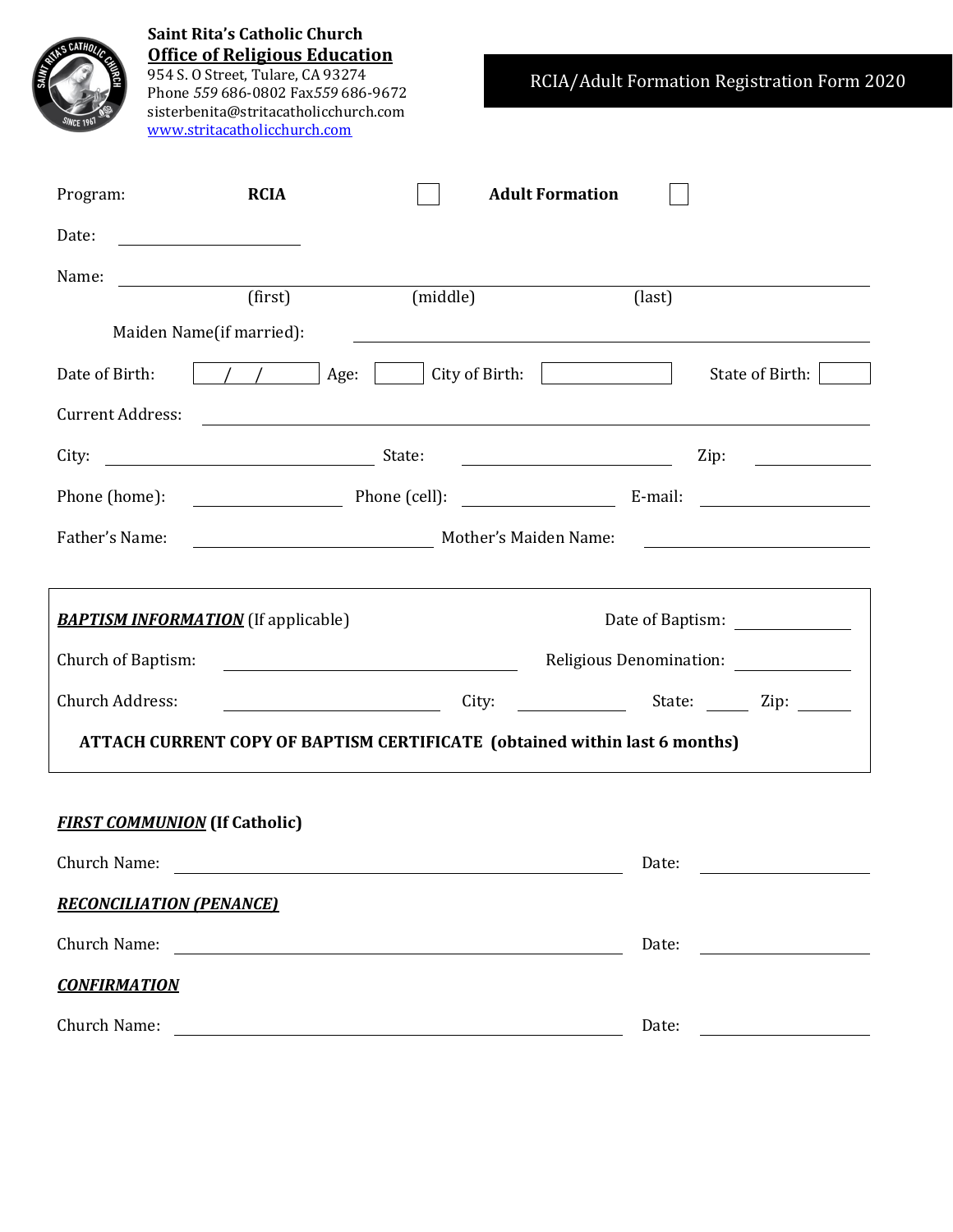

**Saint Rita's Catholic Church Office of Religious Education** 954 S. O Street, Tulare, CA 93274 Phone *559* 686-0802 Fax*559* 686-9672 sisterbenita@stritacatholicchurch.com [www.stritacatholicchurch.com](http://www.stritacatholicchurch.com/)

## *Please check any of the following which apply to you:*

| <b>Contract Contract</b><br>- | l |
|-------------------------------|---|
|                               | l |
| --                            | l |
|                               | l |
| -<br>_____                    | l |
|                               | l |
| -                             | l |

I am single and have never been married. I am a widow/widower I am divorced and not re-married. I living together but not married

|                                                                                   | In the Catholic Church<br>In a church of another denomination         |
|-----------------------------------------------------------------------------------|-----------------------------------------------------------------------|
|                                                                                   | Only civilly married                                                  |
| My spouse's name is:                                                              |                                                                       |
| My spouse's religion is:                                                          |                                                                       |
| This is not my first marriage.                                                    |                                                                       |
|                                                                                   | I was previously married in the Catholic Church.                      |
|                                                                                   | I was not previously married in the Catholic Church.                  |
|                                                                                   | I am divorced and re-married (my previous marriage was annulled)      |
|                                                                                   | I am divorced and re-married (my previous marriage was not annulled)  |
| This is not my spouse's first marriage                                            |                                                                       |
|                                                                                   | He / She was previously married in the Catholic Church.               |
|                                                                                   | He / She was not previously married in the Catholic Church.           |
|                                                                                   |                                                                       |
|                                                                                   |                                                                       |
|                                                                                   | He / She divorced and re-married (previous marriage was annulled)     |
|                                                                                   | He / She divorced and re-married (previous marriage was not annulled) |
|                                                                                   | Names and ages of children under 18 years old:                        |
| Name:                                                                             |                                                                       |
| Name:                                                                             | Age: $\qquad \qquad$<br>Age:                                          |
| Name:                                                                             | Age:                                                                  |
| Name:                                                                             | Age:                                                                  |
| Are your children Baptist?                                                        | If so, what religión?                                                 |
|                                                                                   |                                                                       |
| What religion are you currently following?<br>What attracts you to catholic faith |                                                                       |
|                                                                                   |                                                                       |
| What is you general impression of the catholic church?                            |                                                                       |
|                                                                                   | What have been your experiences with God and the church up to now?    |